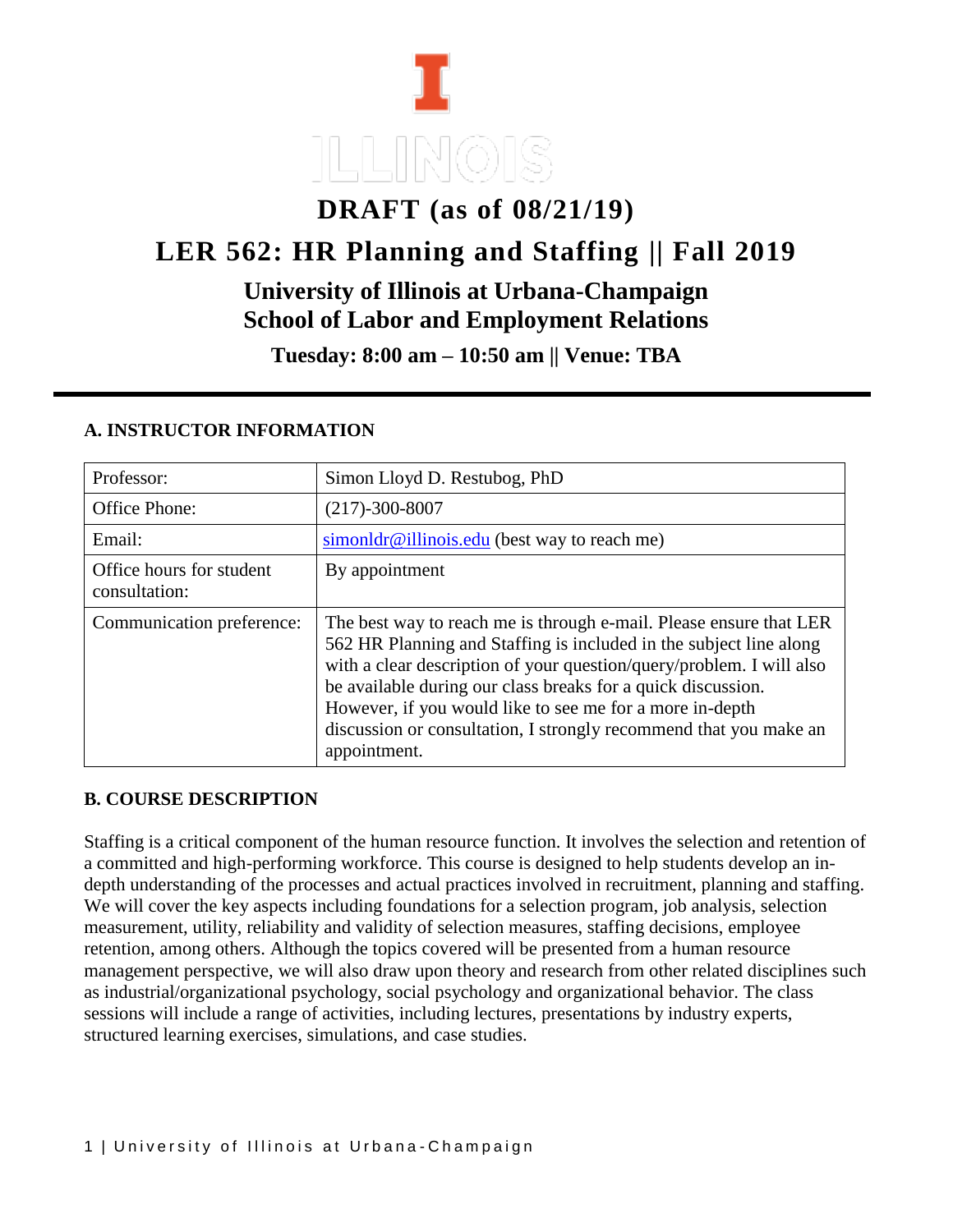#### **C. COURSE OVERVIEW**

#### **Learning Outcomes**

At the end of the course, students should be able to:

- 1. explain how organizations attract, recruit and select potential employees;
- 2. discuss the strengths and weaknesses of various selection methods/measures in predicting work
- behaviors (e.g., job performance, work attitudes and counterproductive behaviors);
- 3. compare and contrast the reliability and validity approaches;
- 4. explain how bias can influence selection decisions;
- 5. propose a job description and specification reflecting key knowledge, abilities, skills and attitudes;
- 6. identify the most appropriate selection tools/approaches to assess key knowledge, abilities, skills and skills;
- 7. develop a sound recruitment plan for a target job;
- 8. internalize a sense commitment to lawful, fair and ethical practices in planning and staffing.

#### **Approach to Teaching and Learning and Course Expectations**

I subscribe to the tenets of a learner-centered teaching philosophy focusing on the students' experiences, abilities and competencies. My role is to encourage, facilitate, and help sustain this process. I expect you to be responsible for your own learning. As such, I will assume that you have devoted time and effort reading the assigned material, and that you will attend the class with questions that you wish to address, and insights that you wish to share. In essence, maximizing your learning requires that you read the assigned material and actively participate in class discussions and activities. Below are specific assumptions that will guide our class interactions:

- We enjoy learning from each other;
- We encourage thoughtful, active and engaging discussions;
- We are open to a diversity of views and perspectives but these should be expressed in a professional and respectful manner;
- We support each other's achievements;
- We come to class on time:
- **We ensure that laptops/tablets/mobile devices are turned-off in class unless these devices are necessary in our class activities. If such an incident occurs (e.g., using personal emails, instant messaging, facebook or social network websites, internet browsing unrelated to the class), you will be asked to leave the class. Powerpoint slides will be distributed in class.**

The course content will be a blend of research and practice. Key concepts, cases and practical experiences will be presented in the lectures that are not covered in the course material. We will also have guest speakers (HR experts and practitioners) to share their knowledge and experience in developing and implementing selection programs and practices.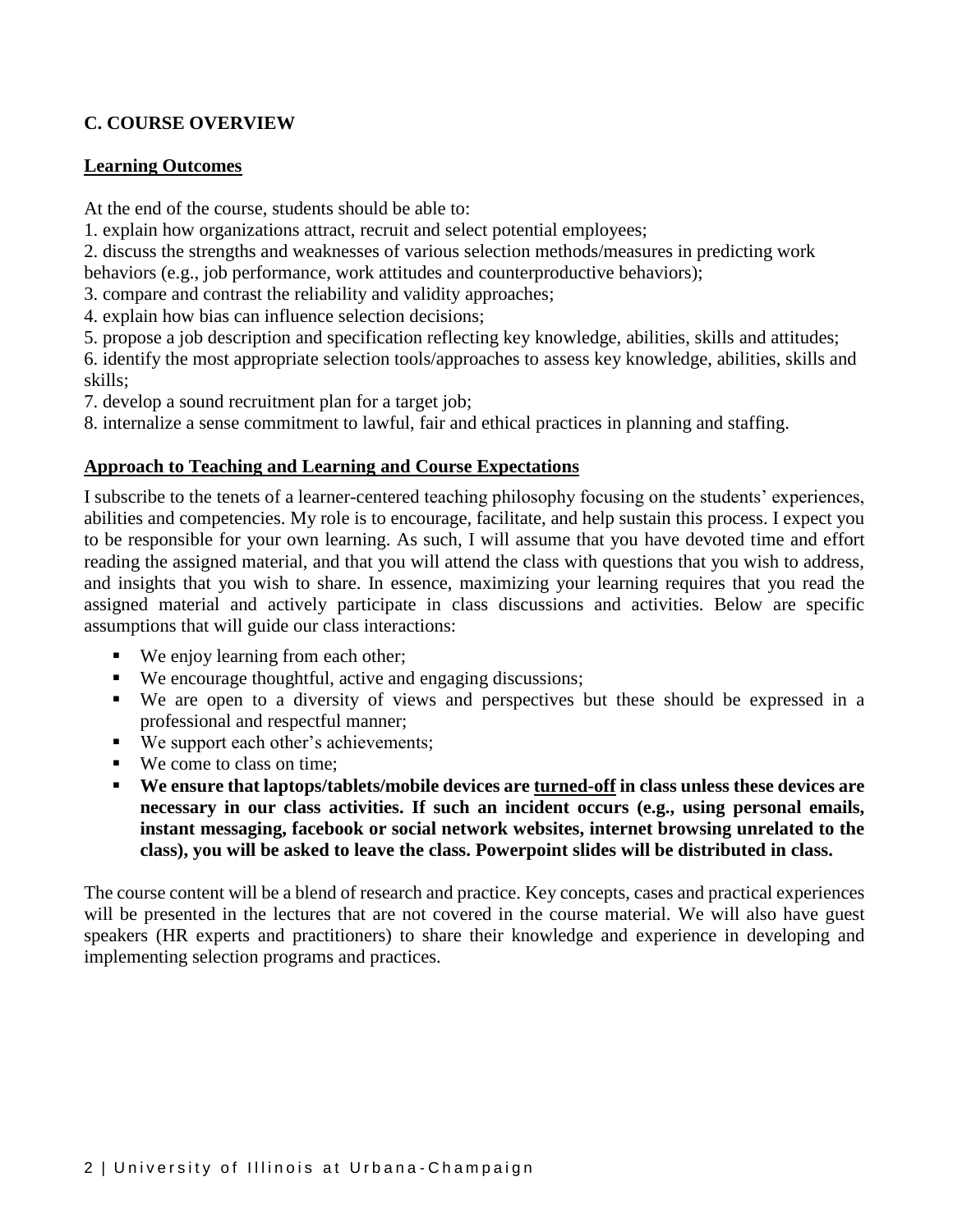## **D. COURSE TOPICS**

| <b>Date</b>             | <b>Topics</b>                                                                                                                  | <b>Readings/Reminders</b>                                                                                                                                                                                         |
|-------------------------|--------------------------------------------------------------------------------------------------------------------------------|-------------------------------------------------------------------------------------------------------------------------------------------------------------------------------------------------------------------|
|                         |                                                                                                                                |                                                                                                                                                                                                                   |
| Week 1<br><b>Aug 27</b> | Course orientation                                                                                                             | Course orientation                                                                                                                                                                                                |
|                         | <b>Expectation setting</b>                                                                                                     | <b>Primary Readings/Resources:</b>                                                                                                                                                                                |
|                         | Formation of teams for the Team<br><b>Consulting Project</b><br>Development of individual and<br>team psychological contracts. | Read Chapters 1 and 2<br>Gatewood, R. D., Feild, H. S., & Barrick, M. R.<br>(2015, 8th Ed.). Human Resource Selection. Boston,<br>MA: Cengage Learning.<br>(Book is available in the reserved section of the Main |
|                         | Topic allocation for discussion<br>leaders/co-facilitators.                                                                    | Library)                                                                                                                                                                                                          |
|                         | Introduction to selection                                                                                                      |                                                                                                                                                                                                                   |
|                         | Job performance concepts and<br>measures                                                                                       |                                                                                                                                                                                                                   |
|                         |                                                                                                                                |                                                                                                                                                                                                                   |
| Week 2<br>Sept 3        | Continuation of Discussion of<br>Chapter 2                                                                                     | <b>Primary Readings/Resources:</b>                                                                                                                                                                                |
|                         | Job analysis                                                                                                                   | Read Chapter 3<br>Gatewood, R. D., Feild, H. S., & Barrick, M. R.<br>(2015, 8th Ed.). Human Resource Selection. Boston,                                                                                           |
|                         | Job analysis Exercise                                                                                                          | MA: Cengage Learning.                                                                                                                                                                                             |
|                         | Discussion leader/Co-facilitator                                                                                               | (Book is available in the reserved section of the Main<br>Library)                                                                                                                                                |
| Week 3                  | Recruitment of applicants:                                                                                                     | <b>Primary Readings/Resources:</b>                                                                                                                                                                                |
| Sept 10                 | Applicant and organizational<br>perspectives                                                                                   | Continuation of Chapter 3 lecture/discussion                                                                                                                                                                      |
|                         | Discussion leader/Co-facilitator                                                                                               | Read Chapter 5<br>Gatewood, R. D., Feild, H. S., & Barrick, M. R.<br>(2015, 8th Ed.). Human Resource Selection. Boston,                                                                                           |
|                         | 1-page outline of your consulting<br>report and action plan are due.                                                           | MA: Cengage Learning.                                                                                                                                                                                             |
|                         | For submission at the beginning<br>of class.                                                                                   | (Book is available in the reserved section of the Main<br>Library)                                                                                                                                                |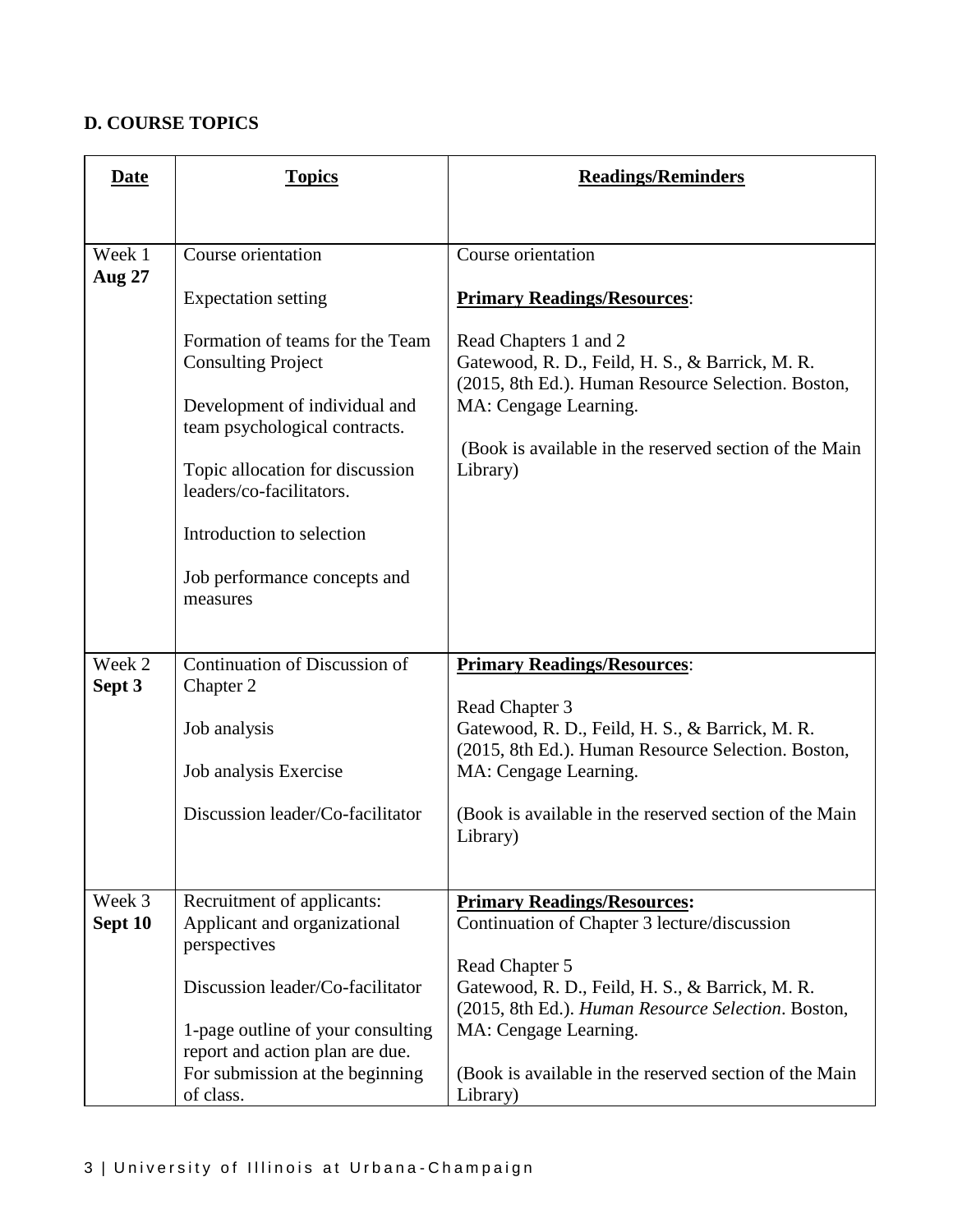| Week 4        | Reliability in selection              | <b>Primary Readings/Resources:</b>                     |
|---------------|---------------------------------------|--------------------------------------------------------|
| Sept 17       |                                       | Read Chapter 7                                         |
|               | Discussion leader/Co-facilitator      | Gatewood, R. D., Feild, H. S., & Barrick, M. R.        |
|               | for each topic                        | (2015, 8th Ed.). Human Resource Selection. Boston,     |
|               |                                       | MA: Cengage Learning.                                  |
|               | Exercise                              |                                                        |
|               |                                       | (Book is available in the reserved section of the Main |
|               |                                       | Library)                                               |
| Week 5        | Validity in selection                 | <b>Primary Readings/Resources:</b>                     |
| Sept 24       |                                       | Read Chapter 8                                         |
|               | Discussion leader/Co-facilitator      | Gatewood, R. D., Feild, H. S., & Barrick, M. R.        |
|               | for each topic                        | (2015, 8th Ed.). Human Resource Selection. Boston,     |
|               |                                       | MA: Cengage Learning.                                  |
|               | Exercise                              |                                                        |
|               |                                       | (Book is available in the reserved section of the Main |
|               | Class review in preparation for       | Library)                                               |
| Week 6        | the Long exam<br>*** Long Exam 1 ***  | <b>Primary Readings/Resources:</b>                     |
| Oct 1         |                                       | None                                                   |
|               | <b>Consulting Report Consultation</b> |                                                        |
|               |                                       |                                                        |
| Week 7        | Ethics, bias and legal issues in      | <b>Primary Readings/Resources:</b>                     |
| Oct 8         | selection                             | Hough, L. M., Oswald, F. L., & Ployhart, R. E.         |
|               |                                       | (2001). Determinants, detection, and amelioration of   |
|               | <b>Guest Speaker</b>                  | adverse impact in personnel selection procedures:      |
|               |                                       | Issues, evidence, and lessons learned. International   |
|               | Discussion leader/Co-facilitator      | Journal of Selection and Assessment, 9, 152-194.       |
|               |                                       |                                                        |
|               | Exercise                              | Lindsey, A., King, E., McCausland, T., Jones, K., &    |
|               |                                       | Dunleavy, E. (2013). What we know and don't:           |
|               |                                       | Eradicating employment discrimination 50 years after   |
|               |                                       | the Civil Rights Act. Industrial and Organizational    |
|               |                                       | <i>Psychology</i> , $6(4)$ , 391-413.                  |
| Week 8        | Selection methods: Application        | <b>Primary Readings/Resources:</b>                     |
| <b>Oct 15</b> | forms and biodata assessment,         | Biodata and application forms                          |
|               | reference letters and selection       |                                                        |
|               | interviews                            | Becton, J.B., Matthew, M.C., Hartley, D.L., &          |
|               |                                       | Whitaker, D.H. (2009). Using biodata to predict        |
|               | Discussion leader/Co-facilitator      | turnover, organizational commitment, and job           |
|               | for each topic                        | performance in healthcare. International Journal of    |
|               |                                       | Selection and Assessment, 17, 189-202.                 |
|               |                                       |                                                        |
|               |                                       | Mount, M. K., Witt, L. A., & Barrick, M. R. (2000).    |
|               |                                       | Incremental validity of empirically keyed biodata      |
|               |                                       | scales over GMA and the five factor personality        |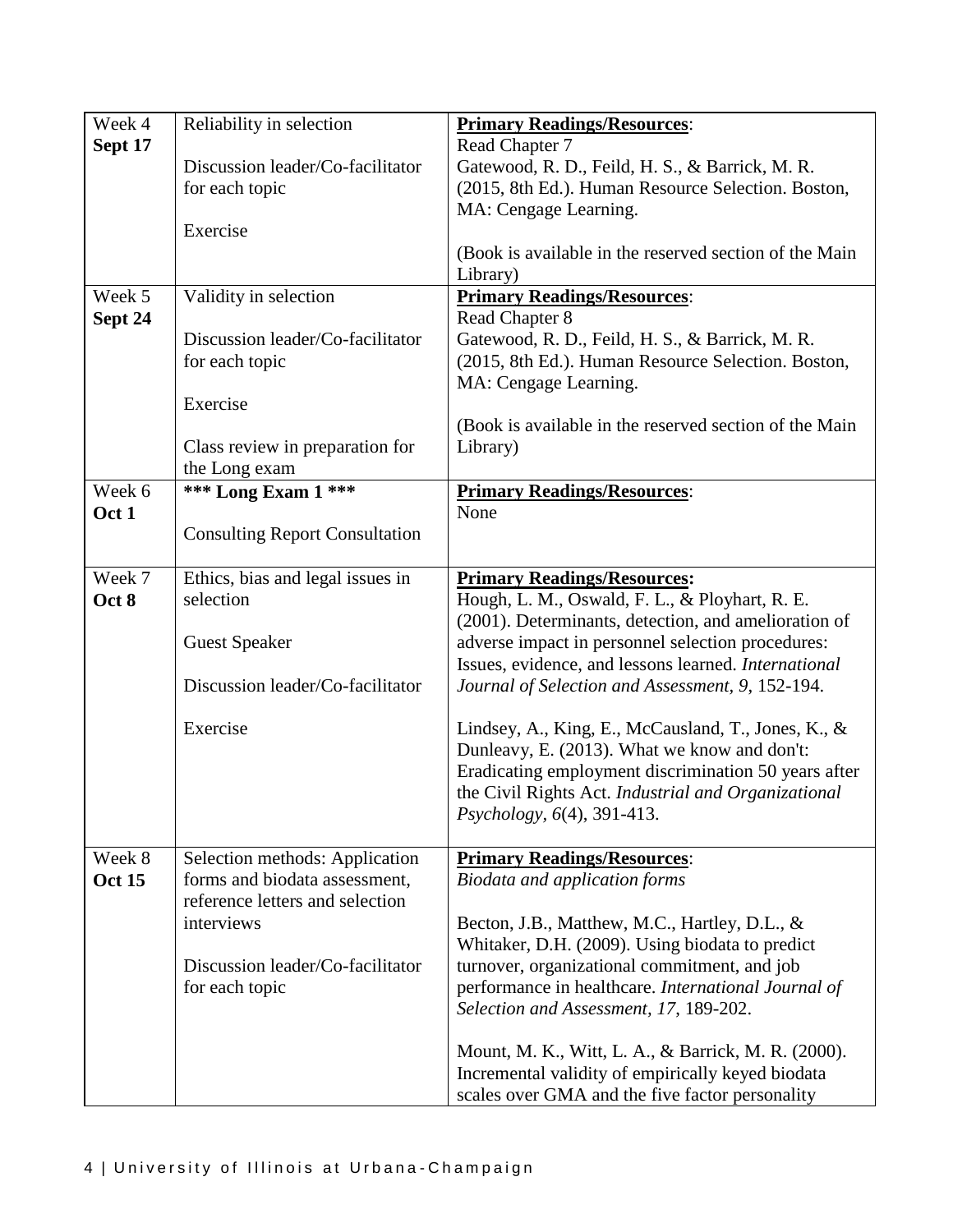|                             |                                                                                                                                 | constructs. Personnel Psychology, 53, 299-323.                                                                                                                                                                                                                                                                                                                                                                                                                                                                         |
|-----------------------------|---------------------------------------------------------------------------------------------------------------------------------|------------------------------------------------------------------------------------------------------------------------------------------------------------------------------------------------------------------------------------------------------------------------------------------------------------------------------------------------------------------------------------------------------------------------------------------------------------------------------------------------------------------------|
|                             |                                                                                                                                 | Reference letters                                                                                                                                                                                                                                                                                                                                                                                                                                                                                                      |
|                             |                                                                                                                                 | Nicklin, J. M., & Roch, S. G. (2009). Letters of<br>recommendation: Controversy and consensus from<br>expert perspectives. International Journal of Selection<br>and Assessment, 17, 76-91                                                                                                                                                                                                                                                                                                                             |
|                             |                                                                                                                                 | Selection interview                                                                                                                                                                                                                                                                                                                                                                                                                                                                                                    |
|                             |                                                                                                                                 | Campion, M., Palmer, D. K., & Campion, J. E. (1997).<br>A review of structure in the selection interview.<br>Personnel Psychology, 50, 655-702.                                                                                                                                                                                                                                                                                                                                                                        |
| Week 9<br><b>Oct 22</b>     | No classes                                                                                                                      | <b>Primary Readings/Resources</b><br>None                                                                                                                                                                                                                                                                                                                                                                                                                                                                              |
|                             | Data collection for the consulting<br>project                                                                                   |                                                                                                                                                                                                                                                                                                                                                                                                                                                                                                                        |
| Week 10<br><b>Oct 29</b>    | Selection methods: Cognitive<br>abilities and personality<br>assessment<br>Discussion leaders/Co-facilitators<br>for each topic | <b>Primary Readings/Resources</b><br>Read Chapter 10<br>In Schmitt, N. (Ed.), The Oxford Handbook of<br>Personnel Assessment and Selection. NY: Oxford<br>University Press.<br>Kuncel, N. R., & Hezlett, S. A. (2010). Fact and<br>fiction in cognitive ability testing for admissions and<br>hiring decisions. Current Directions in Psychological<br>Science, 19, 339-345.<br>Read Chapter 11<br>In Schmitt, N. (Ed.), The Oxford Handbook of<br>Personnel Assessment and Selection. NY: Oxford<br>University Press. |
| Week 11<br>Nov <sub>5</sub> | Making selection decisions                                                                                                      | <b>Primary Readings/Resources:</b><br>Making selection decisions                                                                                                                                                                                                                                                                                                                                                                                                                                                       |
|                             | Special topic:<br>Employee retention<br>Discussion leaders/Co-facilitators                                                      | Read Chapter 15<br>Gatewood, R. D., Feild, H. S., & Barrick, M. R.<br>(2015, 8th Ed.). Human Resource Selection. Boston,                                                                                                                                                                                                                                                                                                                                                                                               |
|                             | for each topic                                                                                                                  | MA: Cengage Learning.                                                                                                                                                                                                                                                                                                                                                                                                                                                                                                  |
|                             | Guest speaker                                                                                                                   | (Book is available in the reserved section of the Main<br>Library)                                                                                                                                                                                                                                                                                                                                                                                                                                                     |
|                             |                                                                                                                                 | Employee retention                                                                                                                                                                                                                                                                                                                                                                                                                                                                                                     |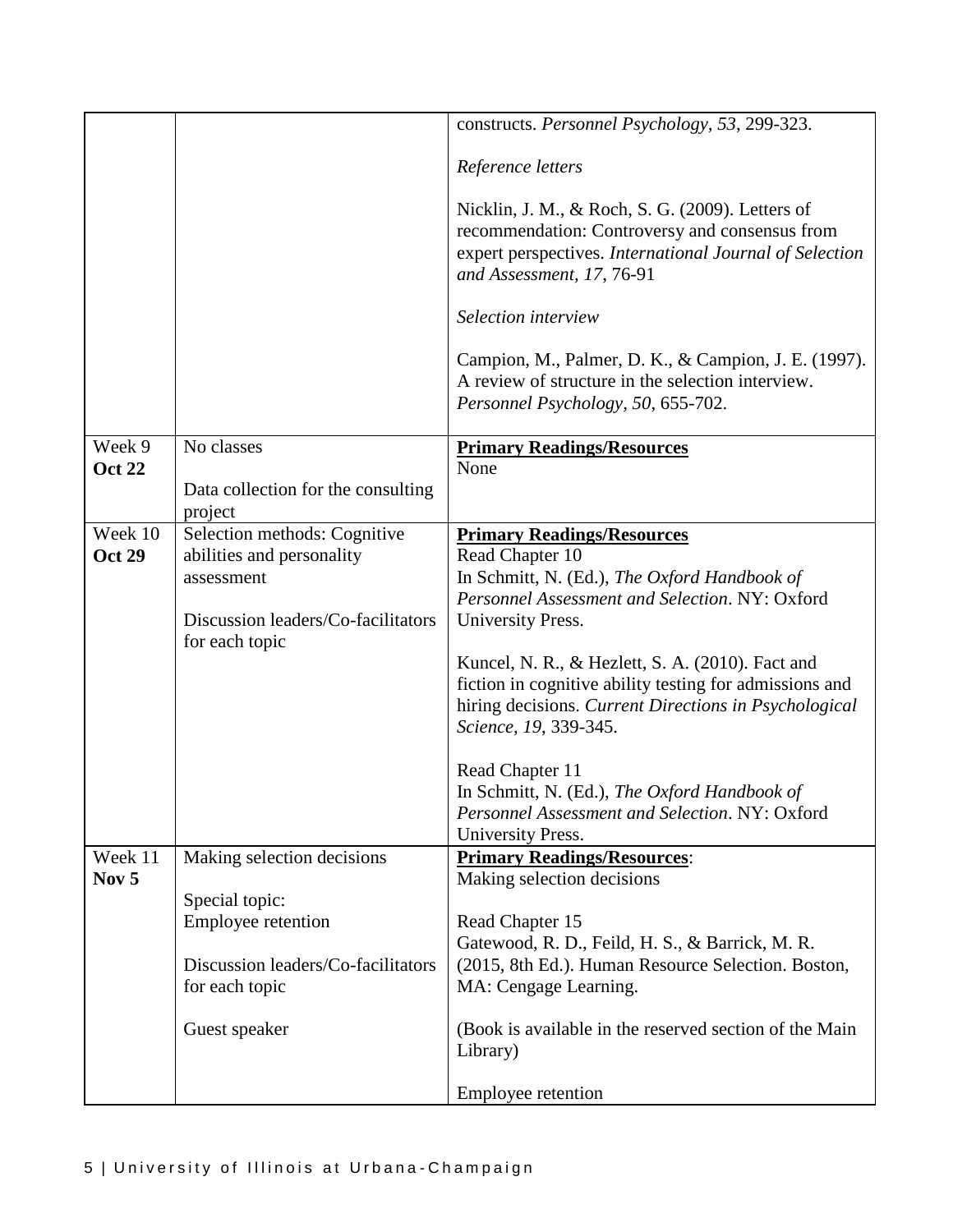|                  |                                                           | Allen, D. G., Bryant, P. C., & Vardaman, J. M.<br>(2010). Retaining talent: Replacing misconceptions                |
|------------------|-----------------------------------------------------------|---------------------------------------------------------------------------------------------------------------------|
|                  |                                                           | with evidence-based strategies. Academy of                                                                          |
|                  |                                                           | Management Perspectives, 24(2), 48-64.                                                                              |
| Week 12          |                                                           |                                                                                                                     |
| <b>Nov 12</b>    | Special topics:                                           | <b>Primary Readings/Resources</b>                                                                                   |
|                  | <b>Expatriate selection</b><br><b>Executive selection</b> |                                                                                                                     |
|                  |                                                           | <b>Expatriate selection</b>                                                                                         |
|                  |                                                           | Caligiuri, P., Tarique, I., & Jacobs, R. (2009).                                                                    |
|                  | Discussion leaders/Co-facilitators                        | Selection for international assignments. Human                                                                      |
|                  | for each topic                                            | Resource Management Review, 19, 251-262.                                                                            |
|                  |                                                           | Executive selection                                                                                                 |
|                  | Guest speaker                                             |                                                                                                                     |
|                  |                                                           | Ones, D. S., & Dilchert, S. (2009). How special are                                                                 |
|                  |                                                           | executives? How special should executive selection<br>be? Observations and recommendations. <i>Industrial &amp;</i> |
|                  |                                                           |                                                                                                                     |
| Week 13          | <b>Team Presentations and</b>                             | Organizational Psychology, 2(2), 163-170.                                                                           |
|                  |                                                           | <b>Readings/Resources</b>                                                                                           |
| <b>Nov 19</b>    | Feedback                                                  | None                                                                                                                |
|                  |                                                           |                                                                                                                     |
|                  | <b>Submission of Draft Consulting</b>                     |                                                                                                                     |
|                  | Reports (to obtain feedback/not                           |                                                                                                                     |
|                  | graded)                                                   |                                                                                                                     |
| Week 14          | <b>No Class (Thanksgiving Break)</b>                      |                                                                                                                     |
| <b>Nov 26</b>    |                                                           |                                                                                                                     |
| Week 15          | *** Long Exam 2 ***                                       | <b>Readings/Resources</b>                                                                                           |
| Dec <sub>3</sub> | <b>Submission of Final Consulting</b>                     | None                                                                                                                |
|                  | <b>Reports</b>                                            |                                                                                                                     |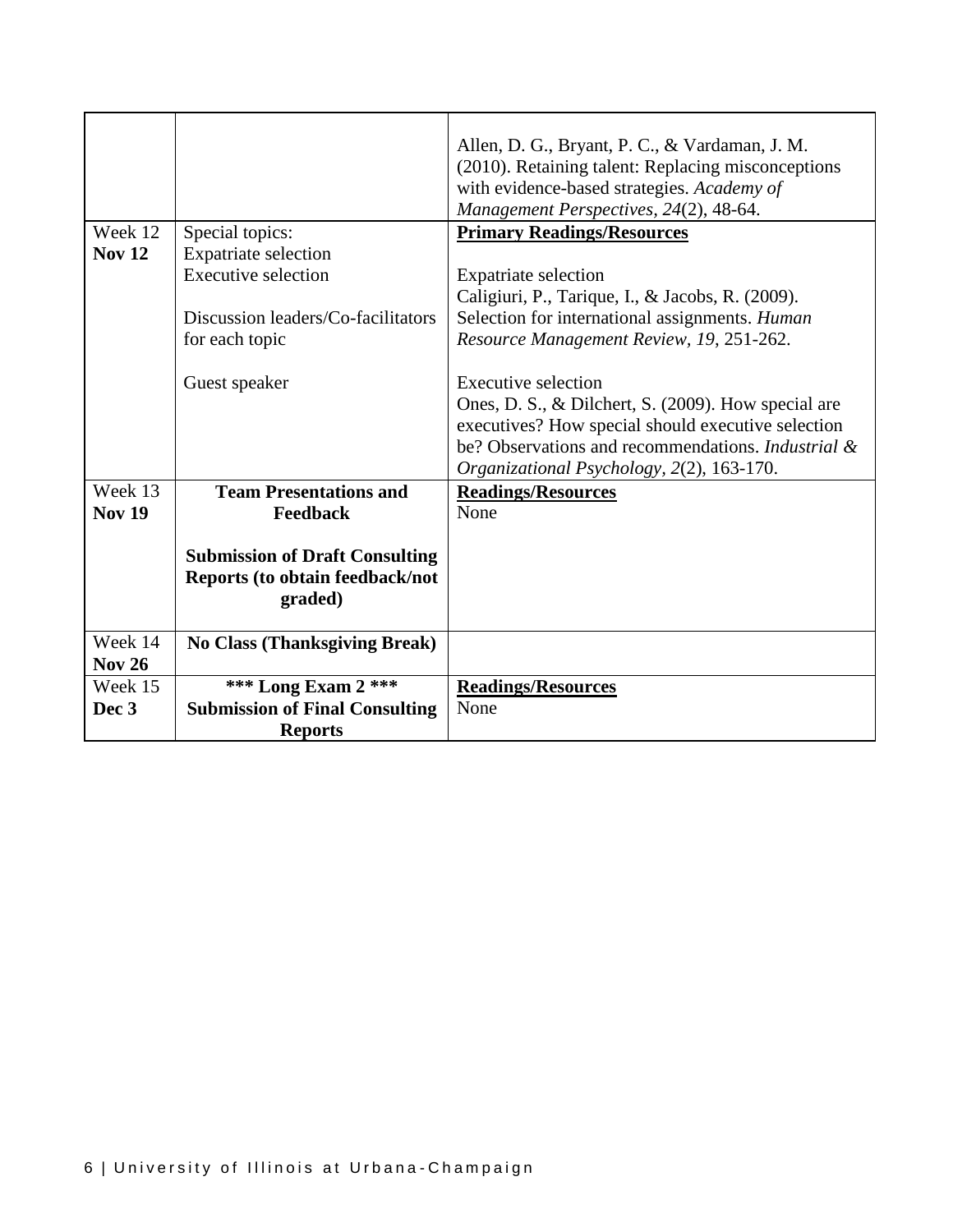# **E. COURSE REQUIREMENTS AND GRADING**

#### **Assessment Summary**

| <b>Assessment requirements</b>                                                                                | Weight | Length                                                     | <b>Learning</b> | <b>Deadlines and Notes</b>                                                                                                                                                       |
|---------------------------------------------------------------------------------------------------------------|--------|------------------------------------------------------------|-----------------|----------------------------------------------------------------------------------------------------------------------------------------------------------------------------------|
|                                                                                                               |        |                                                            | <b>Outcomes</b> |                                                                                                                                                                                  |
| <b>Assessment 1a: Consulting</b><br>Report (Team)                                                             | 25%    | 15 pages<br>(excluding<br>appendices<br>and<br>references) | 5, 6, 7, 8      | If you would like to<br>obtain feedback, draft<br>consulting reports<br>should be submitted on<br>November 19. Written<br>feedback will be given<br>on or before November<br>26. |
|                                                                                                               |        |                                                            |                 | Final consulting report<br>is due on December 3.                                                                                                                                 |
|                                                                                                               |        |                                                            |                 | Written feedback will<br>be provided.                                                                                                                                            |
| Assessment 1b: Consulting<br><b>Report Presentation (Team)</b>                                                | 10%    | 30 minutes                                                 | 5, 6, 7, 8      | Presentations are<br>scheduled on<br>November 19.                                                                                                                                |
| Peer Evaluations (based on<br>overall performance in<br>presentation and consulting<br>report)                | 5%     |                                                            |                 | Peer ratings are due on<br>December 3.                                                                                                                                           |
|                                                                                                               |        |                                                            |                 | Verbal and written<br>feedback will be<br>provided.                                                                                                                              |
| <b>Assessment 2: Discussion</b><br>and Co-facilitation<br>(Individual)                                        | 15%    | 30 minutes                                                 | 1, 2, 3, 4, 8   | Written feedback will<br>be provided                                                                                                                                             |
| <b>Assessment 3. Contribution</b><br>and Participation (5%) and<br>Easy Check-up quizzes (5%)<br>(Individual) | 10%    | Throughout<br>the<br>semester                              | 1, 2, 3, 4, 8   | Throughout the course.                                                                                                                                                           |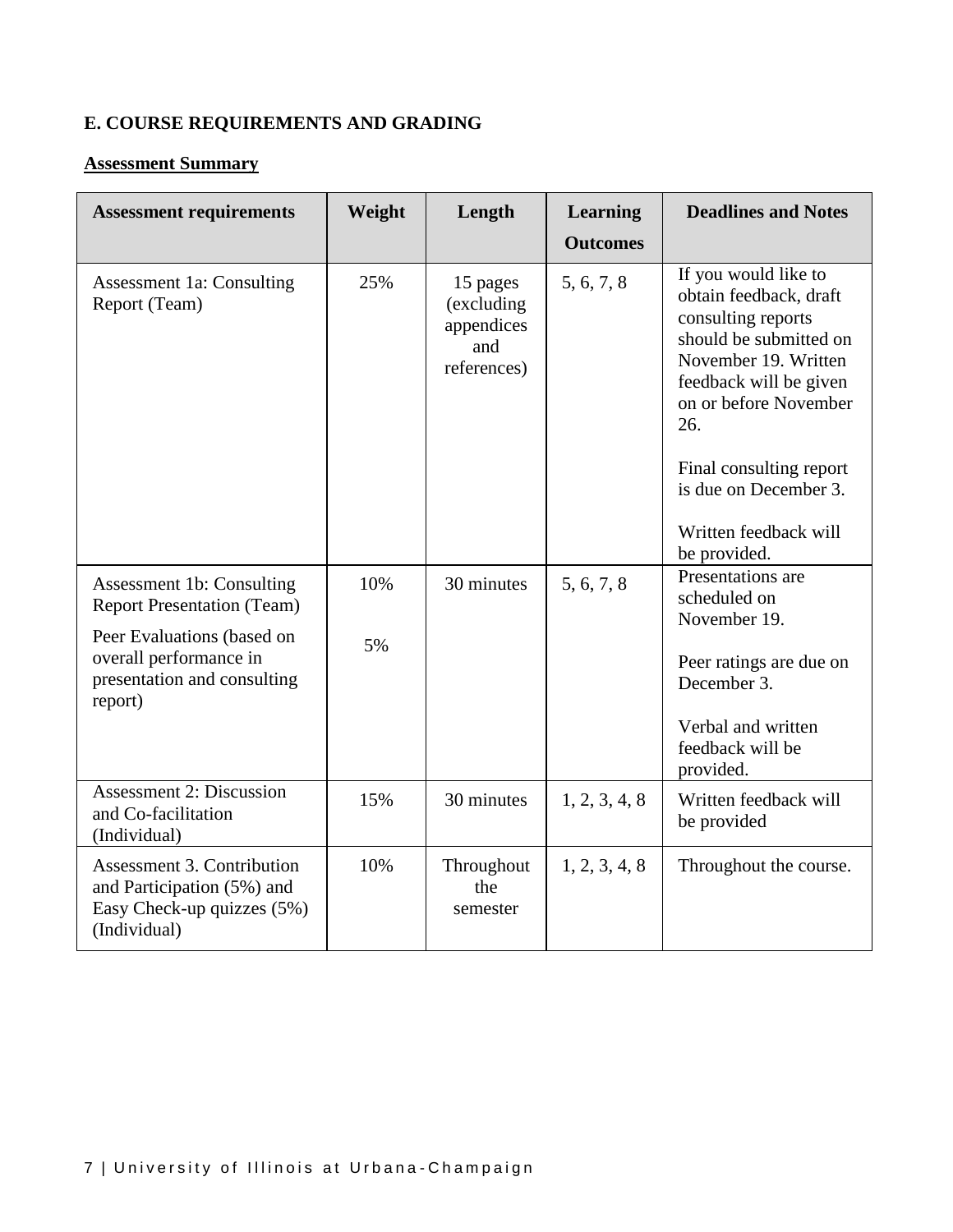| Assessment 4:<br>Two Long Exams<br>(Individual) | 35% | $1.5-2$ hours | 1, 2, 3, 4, 8 | October 1 and<br>December 3 (to be<br>administered in the<br>class). |
|-------------------------------------------------|-----|---------------|---------------|----------------------------------------------------------------------|
|                                                 |     |               |               | Bonus points can be<br>earned to supplement<br>exam scores.          |
|                                                 |     |               |               | Exam performance will<br>be curved based on<br>class performance.    |

#### **Assessment Detail**

### **Assessment 1a and 1b: Consulting Report and Presentation**

| Weighting | Consulting report: 25%                                                                                                                                                                                                                                                                                                                                                                                                                                                                                                                                                                                                                                                                                                                                                                                                                                          |
|-----------|-----------------------------------------------------------------------------------------------------------------------------------------------------------------------------------------------------------------------------------------------------------------------------------------------------------------------------------------------------------------------------------------------------------------------------------------------------------------------------------------------------------------------------------------------------------------------------------------------------------------------------------------------------------------------------------------------------------------------------------------------------------------------------------------------------------------------------------------------------------------|
|           | Consulting presentation: 10%                                                                                                                                                                                                                                                                                                                                                                                                                                                                                                                                                                                                                                                                                                                                                                                                                                    |
|           | Peer evaluation: 5%                                                                                                                                                                                                                                                                                                                                                                                                                                                                                                                                                                                                                                                                                                                                                                                                                                             |
| Purpose   | The purpose of this assignment is two-fold: firstly, to provide you with a "hands-on<br>experience" in proposing and developing a sound recruitment plan for a real<br>organization. Students will gain practical experience in job analysis and<br>selection program development which will be useful in the LER internship<br>program.                                                                                                                                                                                                                                                                                                                                                                                                                                                                                                                        |
|           | I would like you to take the role of a human resource consultant/specialist. Your task<br>is to prepare a consulting report (with an executive summary) incorporating research<br>evidence from the readings as well as your expert knowledge on HR planning and<br>staffing. Secondly, for you to develop your presentation skills. Assume that you are<br>presenting your report to the Chief Human Resource Officer and HR team. It is<br>important that you convince them about the quality of your consulting proposal. I<br>will take the role of the Chief Human Resource Officer of the organization. As such,<br>it is my responsibility to critically evaluate your proposal and recommendations.<br>Representatives from the other teams will serve as reactors and will provide<br>actionable and feedback recommendations about your presentation. |
|           | Teams will be formed consisting of 4 students per group and should have at least:<br>one international student. In order to ensure fairness, order of presentations will be<br>determined through random selection.                                                                                                                                                                                                                                                                                                                                                                                                                                                                                                                                                                                                                                             |
|           | To ensure that every member of the team contributed to this assessment, each team<br>member will also be asked to complete a peer evaluation. Peer evaluations should be<br>submitted along with the consulting report.                                                                                                                                                                                                                                                                                                                                                                                                                                                                                                                                                                                                                                         |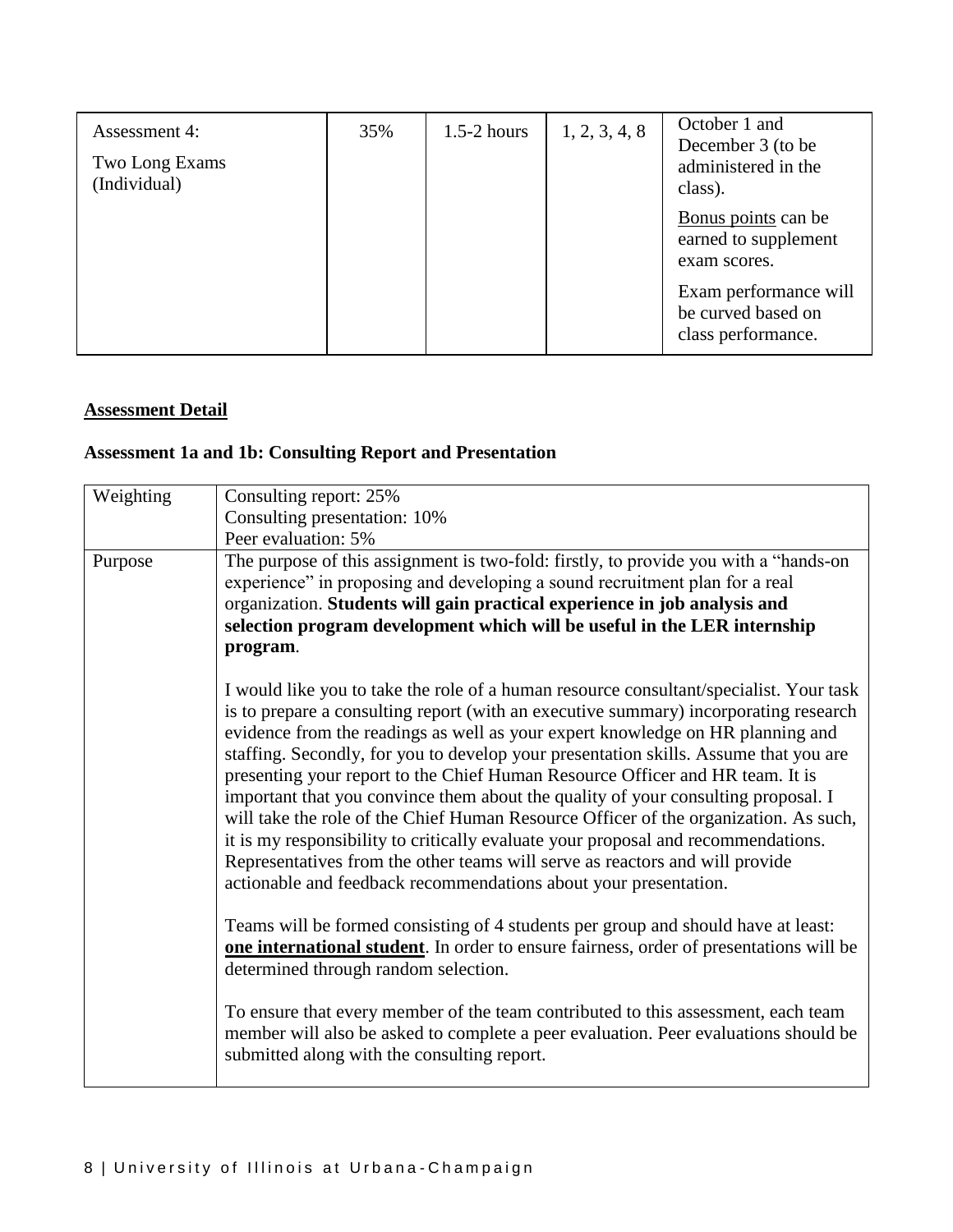| Required | Guidelines for the Consulting Report will be distributed in class. |
|----------|--------------------------------------------------------------------|
| Format   |                                                                    |
| Deadline | To be submitted in class. Deadline is on December 3.               |

### **Assessment 2: Discussion and Co-Facilitation**

| Weighting | Discussion and Co-Facilitation: 15%                                                                                                                                                                                                                                                                                                                                                                                                                                                                                                                                                                                                 |
|-----------|-------------------------------------------------------------------------------------------------------------------------------------------------------------------------------------------------------------------------------------------------------------------------------------------------------------------------------------------------------------------------------------------------------------------------------------------------------------------------------------------------------------------------------------------------------------------------------------------------------------------------------------|
| Purpose   | The purpose of this assessment is twofold: Firstly, for you to have a deeper                                                                                                                                                                                                                                                                                                                                                                                                                                                                                                                                                        |
|           | understanding of current research in HR selection and develop an appreciation of                                                                                                                                                                                                                                                                                                                                                                                                                                                                                                                                                    |
|           | how key research findings inform managerial and selection practice. Secondly, for                                                                                                                                                                                                                                                                                                                                                                                                                                                                                                                                                   |
|           | you to improve your presentation skills such that you have experience in delivering                                                                                                                                                                                                                                                                                                                                                                                                                                                                                                                                                 |
|           | useful information in an understandable and engaging way which enables your                                                                                                                                                                                                                                                                                                                                                                                                                                                                                                                                                         |
|           | classmates to think critically about an issue, and to contribute to the discussion.                                                                                                                                                                                                                                                                                                                                                                                                                                                                                                                                                 |
|           | Students will lead and facilitate the discussion for each session. The lead discussants<br>are responsible for identifying, summarizing the key concepts and findings of the<br>supporting readings/articles (15 minutes) followed by a series of open-ended<br>questions/class activity that can be the basis for another 15-minute discussion. The<br>supporting articles should have been published in the past 10-15 years (see below<br>for recommended journals. If the article was published prior to 2004, please obtain<br>my approval first). Please disseminate the article to the class members on or<br>before Friday. |
|           | The aim of this assessment is to: a) facilitate an engaging class activity including<br>discussion questions, b) present a case/problem or c) facilitate a discussion on                                                                                                                                                                                                                                                                                                                                                                                                                                                            |
|           | research findings that meaningfully build or extend the assigned readings and<br>stimulate further discussion and debate. Please send me a copy of your discussion                                                                                                                                                                                                                                                                                                                                                                                                                                                                  |
|           | questions (along with the problem/case and additional research papers) by                                                                                                                                                                                                                                                                                                                                                                                                                                                                                                                                                           |
|           | Thursday (not later than 1 pm) so that I can provide feedback.                                                                                                                                                                                                                                                                                                                                                                                                                                                                                                                                                                      |
| Deadline  | To be assigned                                                                                                                                                                                                                                                                                                                                                                                                                                                                                                                                                                                                                      |

# **Assessment 3: Contribution and Participation**

| Weighting | Contribution and Participation (5%) and Check-up Quizzes (5%)                                                                                                                                                                                                                                                                                                                                                                                                                                                                                                                                                                                                                                                          |
|-----------|------------------------------------------------------------------------------------------------------------------------------------------------------------------------------------------------------------------------------------------------------------------------------------------------------------------------------------------------------------------------------------------------------------------------------------------------------------------------------------------------------------------------------------------------------------------------------------------------------------------------------------------------------------------------------------------------------------------------|
| Purpose   | Research evidence suggests that approximately 70%-80% do not read the assigned<br>material before class (Clump, Bauer, & Bradley, 2004; Podelefsky & Finkelstein,<br>2006). To ensure that students are well-prepared and have done the pre-reading,<br>check-up quizzes (5%) will be administered commencing on the 3rd of September<br>(Week 2). The check-up quizzes will consist of 5 very easy open-ended or true/false<br>or multiple-choice questions to check your basic understanding of the assigned<br>material. You will be allowed to drop your lowest check-up quiz score. There will<br>be no make-up for check-up quizzes. If you miss 1 session, this will be considered<br>as the lowest quiz score. |
|           | Contribution and participation (5%) in class activities are central components of the<br>learning process. Each student is expected to attend the class fully prepared. This                                                                                                                                                                                                                                                                                                                                                                                                                                                                                                                                           |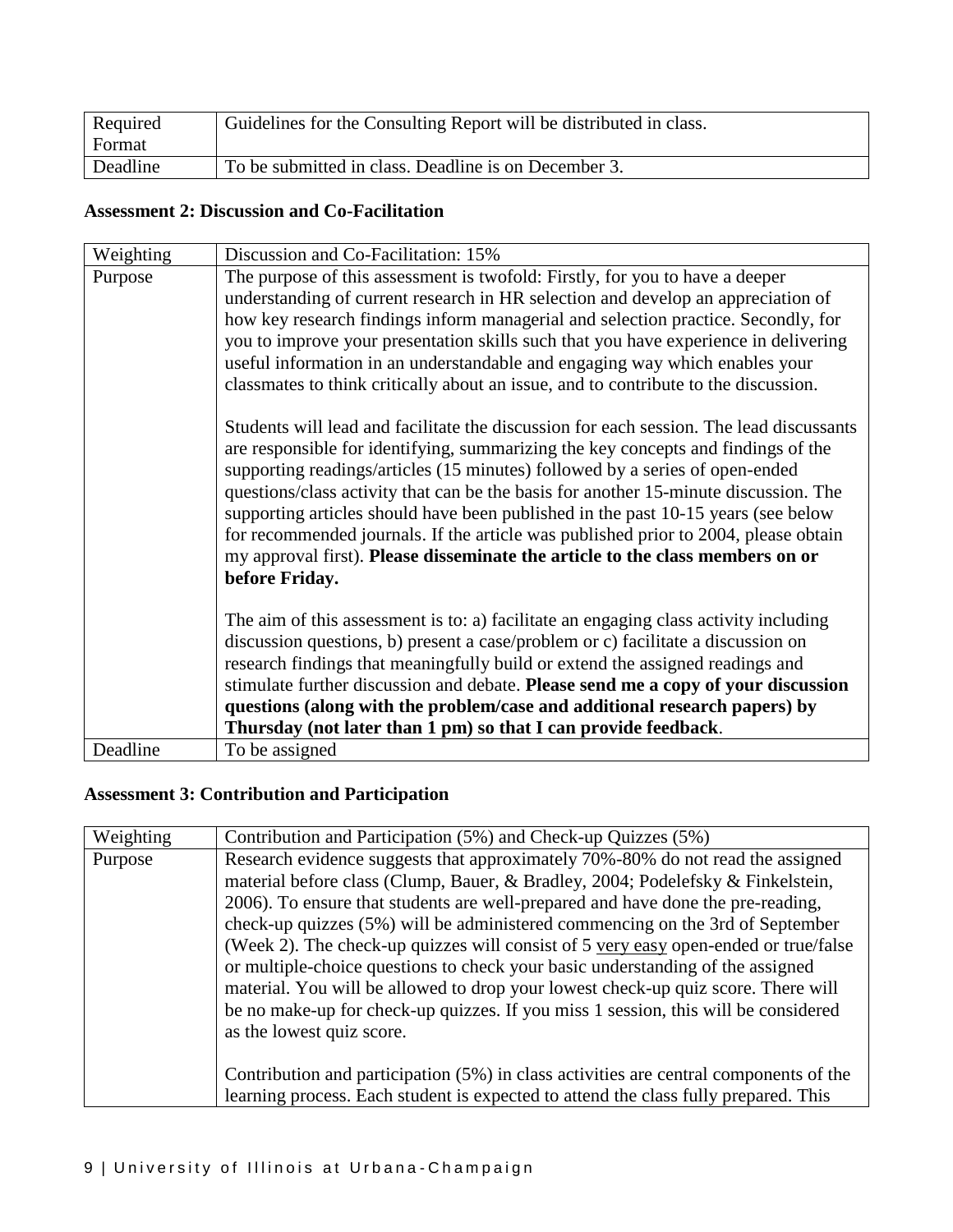|          | includes completing the assigned readings and/or exercises. Remember, all material<br>from the assigned readings is examinable so it is to your benefit that you keep up<br>with your weekly readings and participate in the discussion to solidify your<br>understanding. |
|----------|----------------------------------------------------------------------------------------------------------------------------------------------------------------------------------------------------------------------------------------------------------------------------|
|          | The following are some examples of participation:                                                                                                                                                                                                                          |
|          | Raising and answering substantive issues and questions                                                                                                                                                                                                                     |
|          | Sharing relevant ideas, observations and personal experiences<br>$\bullet$                                                                                                                                                                                                 |
|          | Pointing out relationships to earlier topics, discussions, and simulations.<br>$\bullet$                                                                                                                                                                                   |
|          | Participating in class activities/exercises.<br>٠                                                                                                                                                                                                                          |
|          | Helping others develop their views and ideas.<br>$\bullet$                                                                                                                                                                                                                 |
|          |                                                                                                                                                                                                                                                                            |
| Deadline | Throughout the semester.                                                                                                                                                                                                                                                   |

# **Assessment 4: Two Long Exams**

| Weighting | 30%                                                                                                                                                                                                                                                                                                                                                 |
|-----------|-----------------------------------------------------------------------------------------------------------------------------------------------------------------------------------------------------------------------------------------------------------------------------------------------------------------------------------------------------|
| Purpose   | Two long exams consisting of true or false, multiple choice or a hybrid of the two<br>will be administered during the semester. The content of the exam includes assigned<br>readings, power point slides, class discussions, and key take-away/learning points<br>from guest speakers. Exam performance will be curved based on class performance. |
| Schedule  | October 1 and December 3, 2019.                                                                                                                                                                                                                                                                                                                     |

The following grading scale will be used:

| Letter Grade | Percentage Equivalent (%) |
|--------------|---------------------------|
| $A+$         | $96 - 100$                |
| A            | $92 - 95$                 |
| $A-$         | $89 - 91$                 |
| $B+$         | $85 - 88$                 |
| B            | $82 - 84$                 |
| $B -$        | $79 - 81$                 |
| $C+$         | $76 - 78$                 |
| $\mathsf{C}$ | $72 - 75$                 |
| $C -$        | $69 - 71$                 |
| $D+$         | $66 - 68$                 |
| D            | $63 - 65$                 |
| $D -$        | $60 - 62$                 |
| F            | Below 60                  |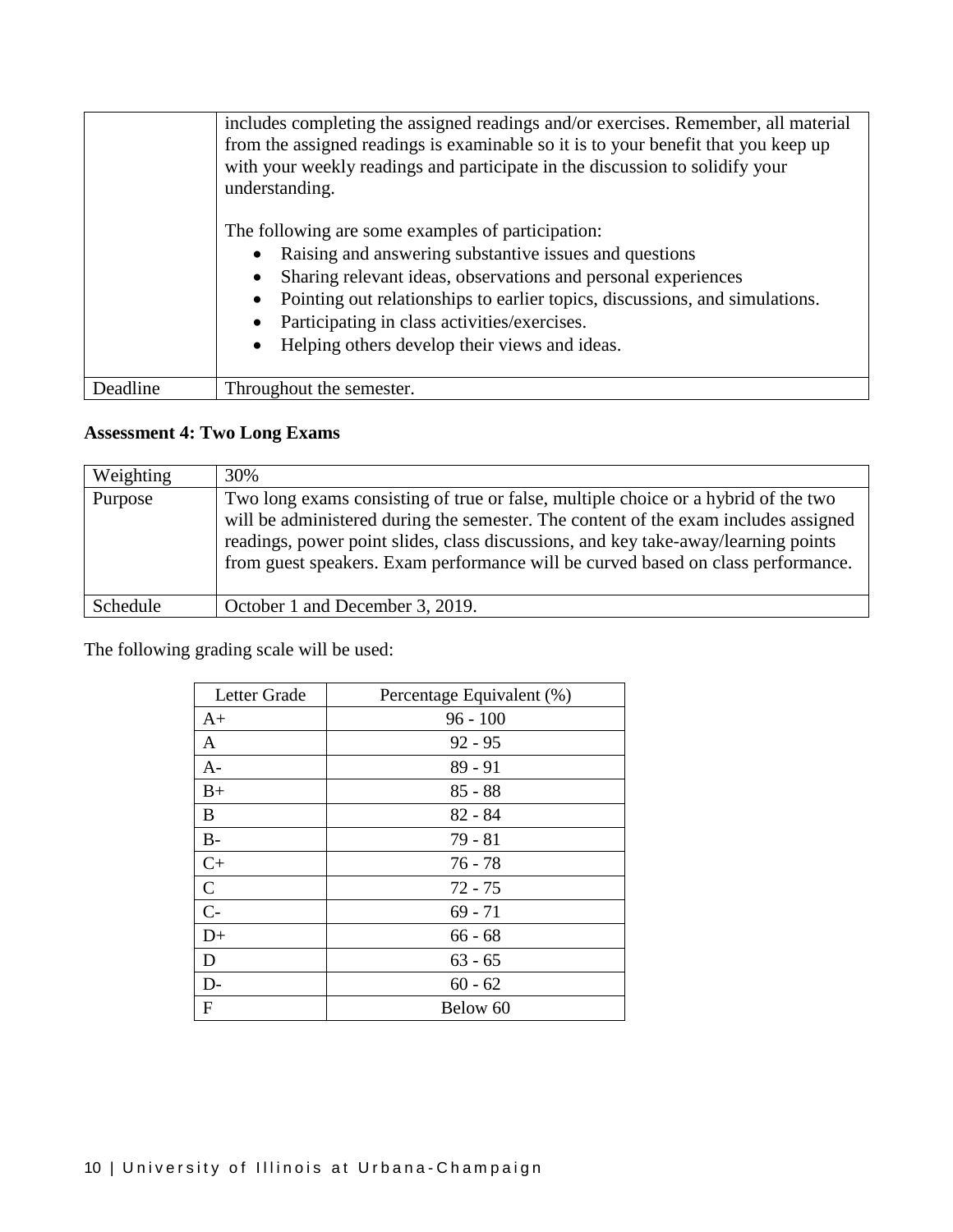#### **F. REQUIRED MATERIAL/READINGS**

- Some readings will be made available through COMPASS. Other references will be made available in the reserved section of the library.
- I may distribute additional handouts and assign additional readings. You are responsible for reading and incorporating, where feasible, these additional materials into your learning.
- **Power point slides/handouts will be distributed in class. It will be uploaded in COMPASS after the class**.
- Some topics in HR planning and staffing are reasonably dynamic and the relevant material in books may date quite quickly. It is therefore important to read and explore around the prescribed text/readings and to monitor relevant periodicals (both practitioner as well as academic journals). I strongly recommend that you use the following journal resources for the consulting report and discussion and co-facilitation assessment requirements (note that this is only a partial list of journals which publish research on selection, recruitment and assessment):

*Academy of Management Journal Academy of Management Perspectives Applied Psychology: An International Review British Journal of Industrial Relations Human Resource Management Human Resource Management Journal International Journal of Selection and Assessment International Journal of Human Resource Management Journal of Applied Psychology Journal of Business and Psychology Journal of Management Journal of Managerial Psychology Journal of Organizational Behavior Journal of Occupational Health Psychology Journal of Occupational and Organizational Psychology Journal of Vocational Behavior Leadership Quarterly Organizational Behavior & Human Decision Processes Personnel Psychology Psychological Assessment Psychological Science*

#### **G. GENERAL GUIDELINES IN SUMBITTING WRITTEN ASSIGNMENTS AND EVALUATING YOUR WORK**

 **An electronic copy (MS Word document version) will be submitted via email**. Please abide by the page limits. I will not read additional pages beyond the maximum. The cover page, executive summary, references, tables/figures, and appendices are not included in the page limit.